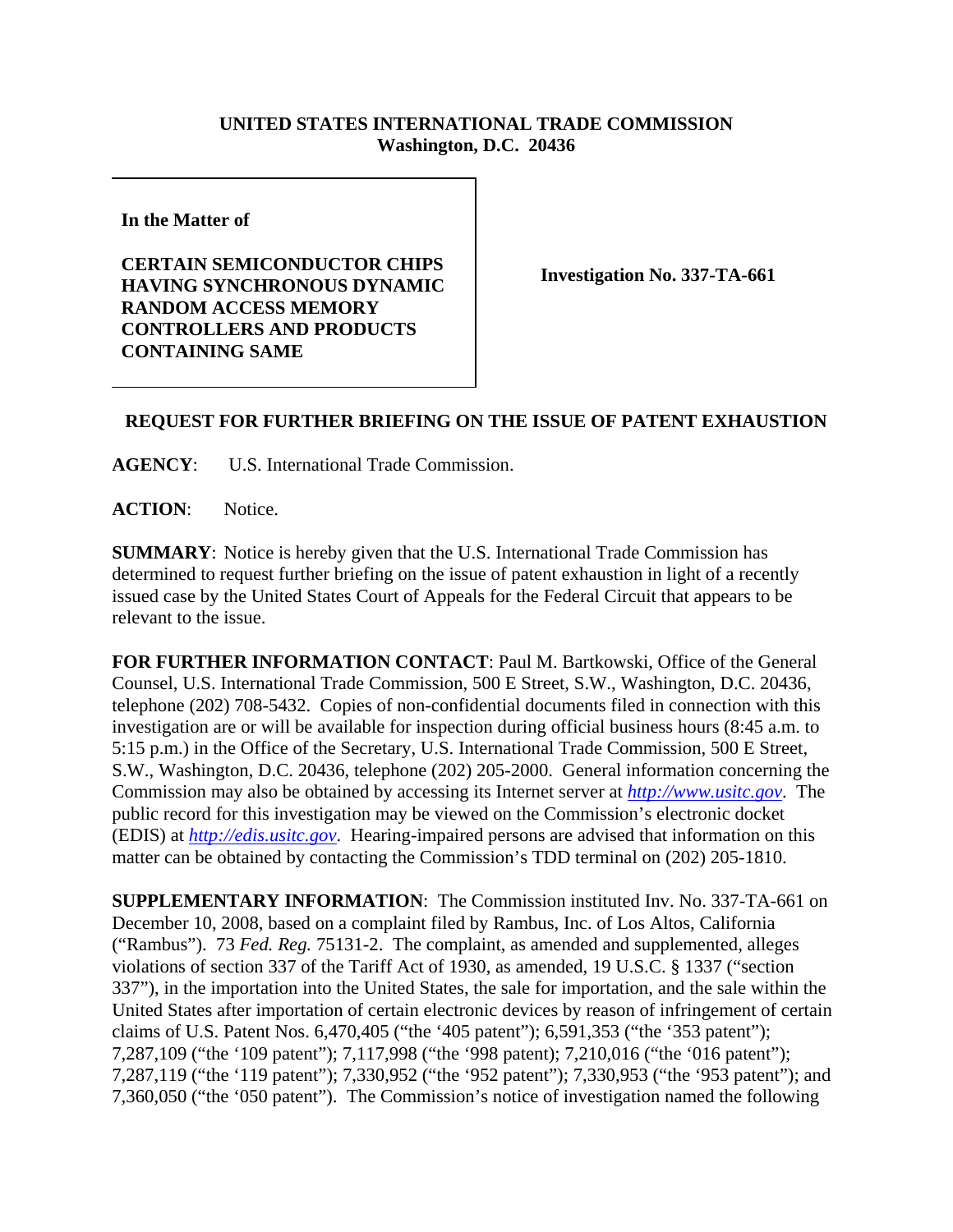respondents: NVIDIA Corporation of Santa Clara, California; Asustek Computer, Inc. of Taipei, Taiwan; ASUS Computer International, Inc. of Fremont, California; BFG Technologies, Inc. of Lake Forest, Illinois; Biostar Microtech (USA) Corp. of City of Industry, California; Biostar Microtech International Corp. of Hsin Ten, Taiwan; Diablotek Inc. of Alhambra, California; EVGA Corp. of Brea, California; G.B.T. Inc. of City of Industry, California; Gigabyte Technology Co., Ltd. of Taipei, Taiwan; Hewlett-Packard Co. of Palo Alto, California; MSI Computer Corp. of City of Industry, California; Micro-star International Co., Ltd. of Taipei, Taiwan; Palit Multimedia Inc. of San Jose, California; Palit Microsystems Ltd. of Taipei, Taiwan; Pine Technology Holdings, Ltd. of Hong Kong and Sparkle Computer Co. of Taipei, Taiwan (referred to collectively as "Respondents").

On July 13, 2009, the Commission issued a notice terminating the '119, '952, '953, and '050 patents and certain claims of the '109 patent from the investigation.

On January 22, 2010, the ALJ issued his Initial Determination on Violation of Section 337 and Recommended Determination on Remedy and Bond ("ID"). The ALJ found that Respondents violated section 337 by importing certain semiconductor chips having synchronous dynamic random access memory controllers and products containing same with respect to various claims of the '405, '353, and '109 patents ("the Barth I patents"). The ALJ determined that there was no violation of section 337 with respect to the asserted claims of the '016 and '998 patents ("the Ware patents").

On March 25, 2010, the Commission determined to review (1) the ID's anticipation and obviousness findings with respect to the Ware patents; (2) the ID's obviousness-type double patenting analysis regarding the asserted Barth I patents; and (3) the ID's analysis of the alleged obviousness of the asserted Barth I patents. The Commission invited briefing on the issues under review and on the issues of remedy, the public interest, and bonding. On May 26, 2010, the Commission requested further briefing on the impact of the license between Rambus and Samsung on the ALJ's findings and conclusions. Having received that briefing, the Commission notes that no party includes a discussion or citation to *Fujifilm Corp. v. Benun*, which was issued by the United States Court of Appeals for the Federal Circuit on May 27, 2010, which includes a discussion of patent exhaustion.

The Commission has determined to allow additional briefing to discuss the relevance and effect of the *Fujifilm* case, if any, on the arguments and analysis provided in the briefing on the issue of patent exhaustion. Such briefing shall be limited to a single brief per party, and shall be no more than 8 pages in length. Any briefing responsive to this notice shall be submitted by Friday, June 25, 2010.

Persons filing written submissions must file the original document and 12 true copies thereof on or before the deadlines stated above with the Office of the Secretary. Any person desiring to submit a document to the Commission in confidence must request confidential treatment unless the information has already been granted such treatment during the proceedings. All such requests should be directed to the Secretary of the Commission and must include a full statement